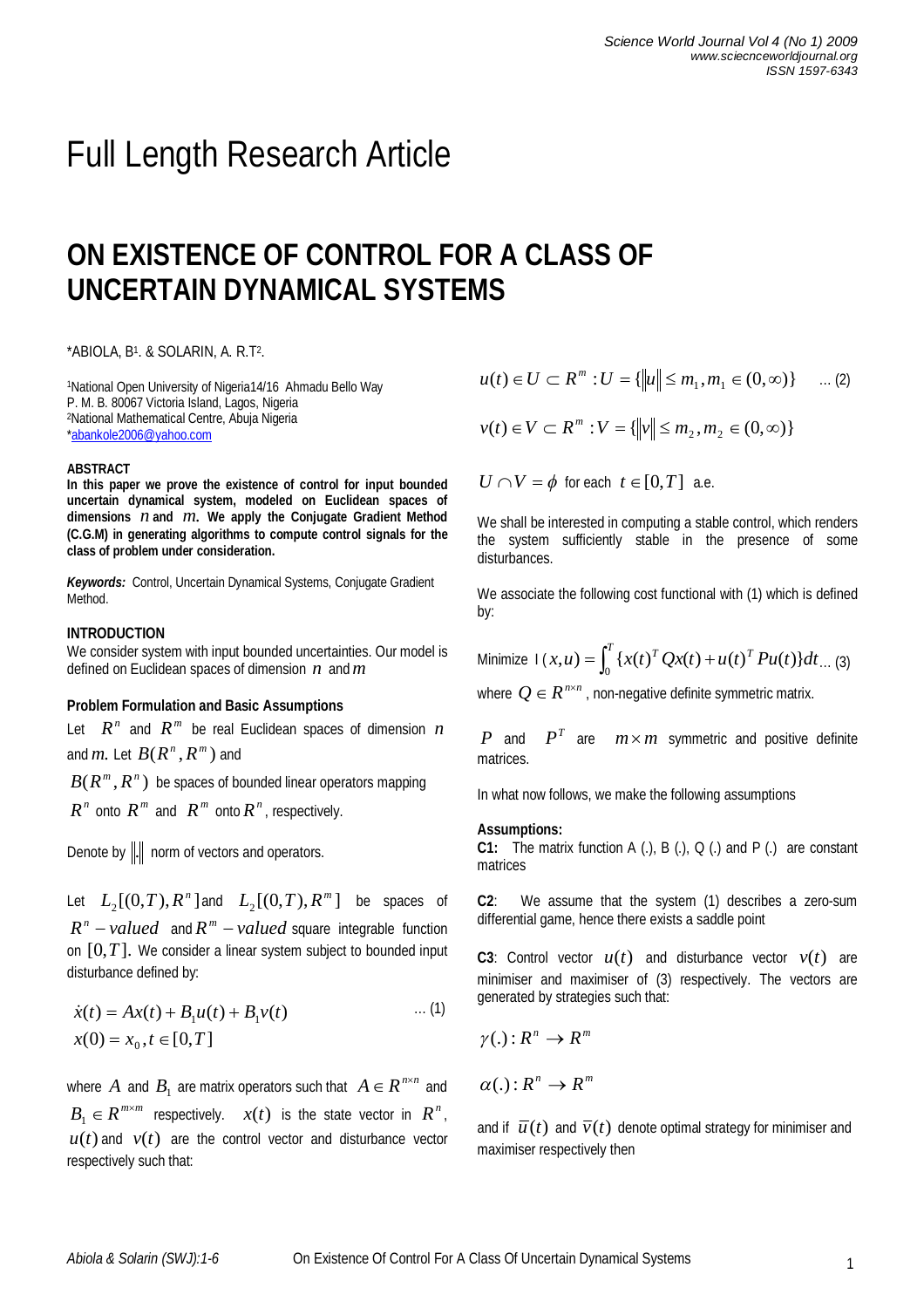$$
\gamma(\overline{x}(t)) = \overline{u}(t)
$$

 $\alpha(\bar{x}(t)) = \bar{v}(t)$ 

Where  $\bar{x}(t):[0,T] \to R^n$  is a solution of (1)

**C4**: The linear equation defined by:

$$
\dot{x}(t) = Ax(t), t \in [0, T]
$$
  

$$
x(0) = x_0 \qquad \dots (4)
$$

where A is assumed to be stable, generate a fundamental matrix  $S(t)$  on  $R^n$ . Also

 $u(.)$  and  $v(.)$  are measurable functions such that;

 $u(.)$ ,  $v(.) \in L[0, T, R^m].$ 

# **Necessary Condition for Existence of Stable Control**

In addition to assumption C1 – C4, we assume that the system is controllable. Let the inner product of n-dimensional vectors *x* and

*y* in  $L[(0, T), R^n]$  be denoted by

 $x, y > 1$  and be defined by:

$$
\langle x, y \rangle_1 = \int_0^T x(t) y(t) dt \qquad \qquad \dots (5)
$$

Similarly, define the inner product for control  $u \in R^m$  such that we have

 $2$ </u>

The cost functional  $I(x, u)$  is therefore written as:

$$
I(x, u) = \langle x(t), Qx(t) \rangle_1 + \langle u(t), Pu(t) \rangle_2 \qquad \dots (6)
$$

Given the assumptions C4, we write (1) as an integral equation of the form:

$$
x(t) = S(t)x_0 + \int_0^t S(t-r) \{B_1 u(r) + B_1 v(r)\} dr \dots (7)
$$

Using the assumption C2 we set:

$$
v(t) = \beta u(t), \beta > 0.
$$

Equation 7 becomes

$$
x(t) = S(t)x_0 + \int_0^t S(t-r)\widetilde{H}u(r)dr \qquad \qquad \dots (9)
$$

where

$$
\widetilde{H} = (I + \beta)B_1 \quad \dots (10) \quad \dots (10)
$$

Next we define a linear integral operator on  $\ L_2\llbracket (0, T), R\degree\rrbracket$  $L_2$ [ $(0,T)$ , $R^n$ ] as follows:

$$
Lu = \int_0^t K(t,s)u(s)ds \qquad \qquad \dots (11)
$$

where

$$
L \in B[L_2(0,T), R^m), L_2(0,T), R^n)]
$$

and

$$
K(t,s) = S(t-s)\widetilde{H}
$$
 ... (12)

 $K(t, s)$  is linear and continuous in the domain  $0 \le t \le s \le T$ , hence it is bounded.

Define

$$
r(t) = s(t)x_0, r(t) \in R^n
$$
 ... (13)

Now the cost functional is expressed as

$$
I(u) =  +
$$
 ... (14)

Let  $L^T$  be the adjoint operator of  $L$  then,

 $L^T \in B[L_2(0, T, R^n), L_2(0, T, R^m)]$  and

$$
\langle z, Lw \rangle = \langle L^T z, w \rangle, z \in L_2\{0, T, R^m\} \text{ and}
$$
  

$$
w \in L_2[0, T, R^m] \text{ holds.}
$$

Equation (14) in an expanded form becomes:

$$
I(u) = \langle r, Qr \rangle + 2 \langle L^T Qr u \rangle + \langle L^T QL u \rangle + \langle P u u \rangle \quad \cdots (15)
$$

where

$$
L^T Qr(t) = \int_0^T L^T(t, s) Qr(t) dt \qquad \qquad \dots (16)
$$

$$
L^T Q L u(t) = \int_0^T \Lambda(s, t) u(\tau) d\tau \qquad \qquad \dots (17)
$$

$$
\Lambda(s,t) = \int_0^T K^T(t,s)QK(t,s)d\tau, \max(t,s), 0 \le t \le s \le T \dots (18)
$$

Define anther operator by:

$$
R = L^T Q L + P \tag{19}
$$

Then (eqn 15) is expressed as:

$$
I(u) = _{2} + 2 < L^{T}Qr, u> + _{1} ... (20)
$$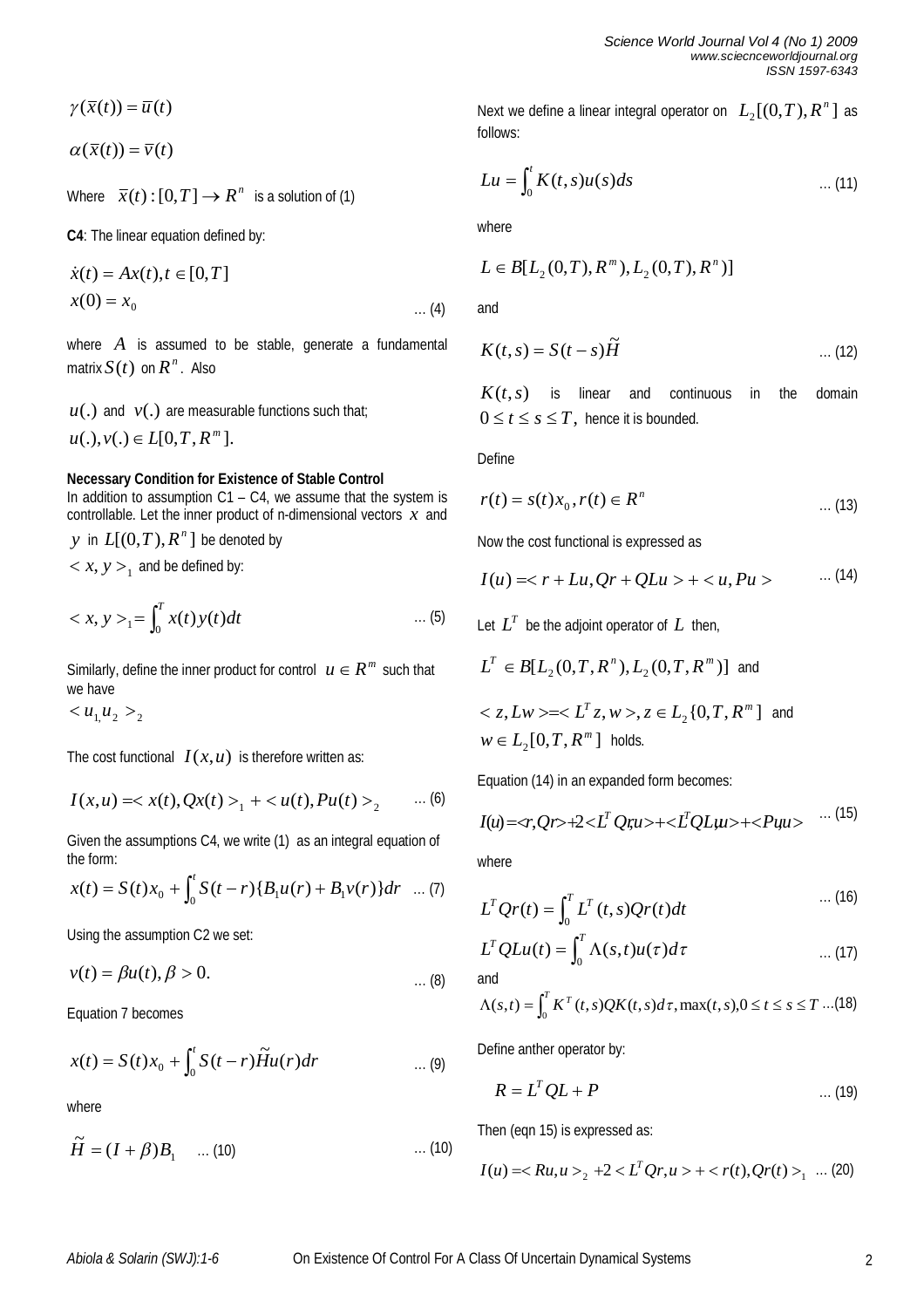*R* is clearly self-adjoint and positive definite.

Now from the relation and  $\|v\| \le m_2$  we have the following relation:

$$
m_1 - u^2(t) \ge 0
$$
  
\n
$$
m_2 - v^2(t) \ge 0
$$
 ... (21)

Let

$$
\Phi_1(u) = \begin{bmatrix} m_1 - u_1^2(t) \\ \cdot \\ \cdot \\ \cdot \\ \cdot \\ m_1 - u_m^2(t) \end{bmatrix}
$$

$$
\Phi_2(v) = \begin{bmatrix} m_2 - v_1^2(t) \\ \vdots \\ \vdots \\ \vdots \\ m_2 - v_m^2(t) \end{bmatrix}
$$

Clearly

 $\Phi_1(u) \geq 0, \Phi_2(v) \geq 0$  hence,

… (23)  $\Phi_1(u) + \Phi_2(v) \ge 0$ 

By virtue of (8)

$$
\Phi(u) = \begin{bmatrix} M - (1 + \beta)u_1^2(t) \\ \cdot \\ \cdot \\ \cdot \\ \cdot \\ M - (1 + \beta)u_m^2(t) \end{bmatrix}
$$
 ... (24)

where

$$
\Phi(u) = \Phi_1(u) + \Phi_2(v)
$$
 and  $M = m_1 + m_2$ 

Functional (20) is concave while functional ( 23) is convex. Now according to Hausdorff (1972)

 $I(u)$  is minimized by  $\overline{u}$  provided there exist a non-negative  $m -$  dimensional vector function:

$$
\lambda(t) = (\lambda_1, \dots, \lambda_m) \in R^m \text{ such that:}
$$

$$
J(u, \lambda) = I(u) - \langle \lambda, \Phi(u) \rangle_2
$$
 ... (25)

satisfies the saddle point inequality defined by:

$$
J(u,\overline{\lambda}) \ge J(\overline{u},\overline{\lambda}) \ge J(\overline{u},\lambda).
$$
 (26)

The expression (26) shows that  $J(u, \lambda)$  is maximized by  $\lambda \geq 0$ . In what now follows, we write (20) as:

$$
J(u, \lambda) = R u, u > +2 < L^T Q r(t), u > + < r(t), Q r(t) > - <\lambda, \Phi(u) > .
$$
  
... (27)

Let  $D(h)J(u, \lambda)$  denote the Frechet derivatives of J at u

then

$$
D(h)J(u,\lambda) = 2 < Ru, h > +2 < L^T Qr(t), h > -\n \langle \frac{\partial \Phi}{\partial u} \lambda, h > \dots \rangle \tag{28}
$$

… (22) where

$$
\frac{\partial \Phi}{\partial u} = \frac{\partial \Phi_i}{\partial u_j} = -2(1+\beta) \begin{bmatrix} u_1.....0 \\ . \\ . \\ . \\ 0....u_m \end{bmatrix}
$$

Setting  $D(h)J(\lambda,u) = 0$  for arbitrary *h* then;

$$
Ru + L^T Qr(t) - \frac{1}{2} \frac{\partial \Phi}{\partial u} \lambda = 0 \qquad \qquad \dots (29)
$$

Set  $L^T Qr(t) = f(t)$  and from (16), (17) and (18)

$$
Ru = \int \Lambda(s,\tau)u(\tau)d\tau + Pu(s), \tau, s \in [0,T] \quad ... \tag{30}
$$

Using Haudorff (1972), we apply the generalized Kunh-Tucker condition to (27) to get the following relations:

$$
\lambda(t) \geq 0 \tag{31}
$$

$$
\langle \lambda(t), (M - (1 + \beta)u^2(t)) \rangle = 0 \qquad \qquad \dots \tag{32}
$$

$$
\int_0^T \Lambda(s,\tau)u(\tau)d\tau + Pu(s) - (1+\beta)\lambda u(t) = -f(t) \dots (33)
$$

where

$$
L^T Q r(t) = f(t) \tag{34}
$$

From (31) and (32) we found that if  $\lambda(t) = 0$  then  $\|u(t)\| \leq M/(1+\beta)$  now chose: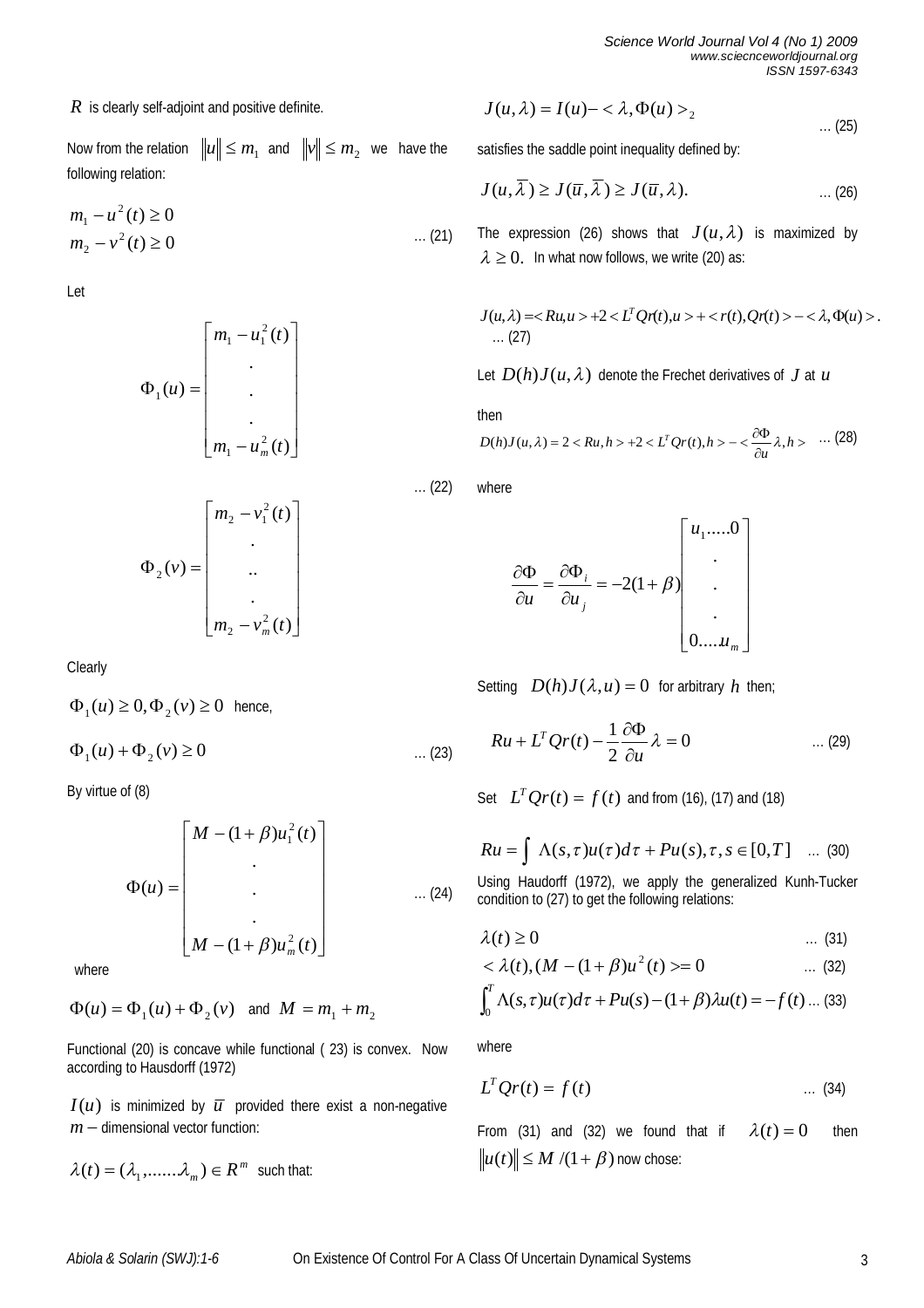$$
m = \left(\frac{m_1}{1+\beta}, \frac{m_2}{1+\beta}\right)
$$

Then  $||u(t)|| \le m$  and  $||v(t)|| \le m$  also if  $x(t) > 0$ , then,

$$
u(t) = \sqrt{\frac{M}{(1+\beta)}} \le m \qquad \qquad \dots \tag{35}
$$

Set

$$
w(t) = Pu(t) - (1 + \beta)\lambda(t)u(t)
$$

in (33) let the relationship between  $u(t)$  and  $w(t)$  be denoted by  $\Omega(w(t))$  then we can express (33) as

$$
w(t) + \int_0^T \Lambda(t, s) \Omega(w(s)) ds = -f(t) \qquad \qquad \dots \tag{36}
$$

The integral equation in (36) is of Hammerstein type. We wish to apply a version of Shauder-Tychnov fixed point theorem stated below for subsequent development of this paper.

**Theorem** (1): Let K be a closed and convex subset of a Banach space X. Let  $T: K \to K$  be a compact mapping, then  $T$  has a fixed point in*K*.

We now prove the following theorem using theorem (1)

**Theorem** (2): The integral equation defined by (33) has a solution in  $L_2[0, T]$  provided

(i)  $f(t) \in L_2[0, T]$ 

(ii) The function  $\Lambda(.,.): (0,T) \times (0,T) \to R$  is continuous for all  $0 \le t \le s \le T$  and square integrable.

(iii) The function  $\Omega: (0,T) \to R$  is such that  $\Omega(w(t))$  is continuous and bounded for all  $0 \le t \le T$ .

**Proof:** Define an operator  $\hat{T}$  mapping  $L_2[0,T]$  into  $L_2[0, T]$  by

$$
[\hat{T}w](t) = \int_0^T \Lambda(t,s)\Omega(w(s))ds.
$$
 ... (37)

Then  $w$  is a solution of (33) if it is a fixed point of (37). Now, we first show that  $[\hat{T}w] \in L_2[0,T], \ \ 0 \le t \le T.$ 

To see this, consider

$$
\int_0^T \left[ \int_0^T \Lambda(t,s) \Omega(w(s)) ds \right]^2 dt
$$
  
\n
$$
\leq \int_0^T \left[ \int_0^T \left| \Lambda(t,s) \left| \Omega(w(s)) \right| ds \right|^2 dt
$$
  
\n
$$
\leq \int_0^T \left[ \left( \int_0^T \left| \Lambda(t,s) \right|^2 ds \right)^{\frac{1}{2}} \left( \int_0^T \left| \Omega(w(s) \right|^2 ds \right)^{\frac{1}{2}} \right]^2 dt
$$

(By Holder's inequality)

$$
= \left\| \Omega(w(s) \right\|_{L_2[0,T]} \int_0^T \int_0^T \left| \Lambda(t,s) \right|^2 ds dt
$$

Set

$$
\int_0^T \int_0^T \left| \Lambda(t,s) \right|^2 ds dt = \alpha^2
$$

Then

$$
\|\Omega(w(s))\|_{L_2[0,T]}\int_0^T\int_0^T \left|\Lambda(t,s)\right|^2 dsdt
$$
  
=  $\alpha^2 \|\Omega(w(s))\|^2_{L_{2[0,T]}} < \infty$ 

This shows that  $[\hat{Tw}](t) \in L_2[0, T]$   $0 \le t \le T$ . Now  $[\hat T w] \in L_2$  [0, T] implies  $\left\| \hat T w \right\| < \infty$  and this implies the existence of  $\hat{M} > 0$ , such that:

$$
\left\|\hat{T}w\right\|_{L_2[0,T]} \leq \hat{M}, \hat{M} < \infty
$$

Define K such that:

$$
\mathsf{K}\text{=}\{w\in L_2[0,T], \left\|\hat{T}w\right\|\leq \widetilde{M}\}
$$

Clearly K is closed and convex. Let H be a subset of K such that

$$
\mathsf{H} = \{\hat{T}w : w \in K\}
$$

We show that H is relatively compact, by showing that

(i) H is uniformly bounded. (ii) H is equicontnuous

# **H is uniformly bounded**

Let  $\tau \in [0,T]$  then for  $\hat{T}_W \in H$ ,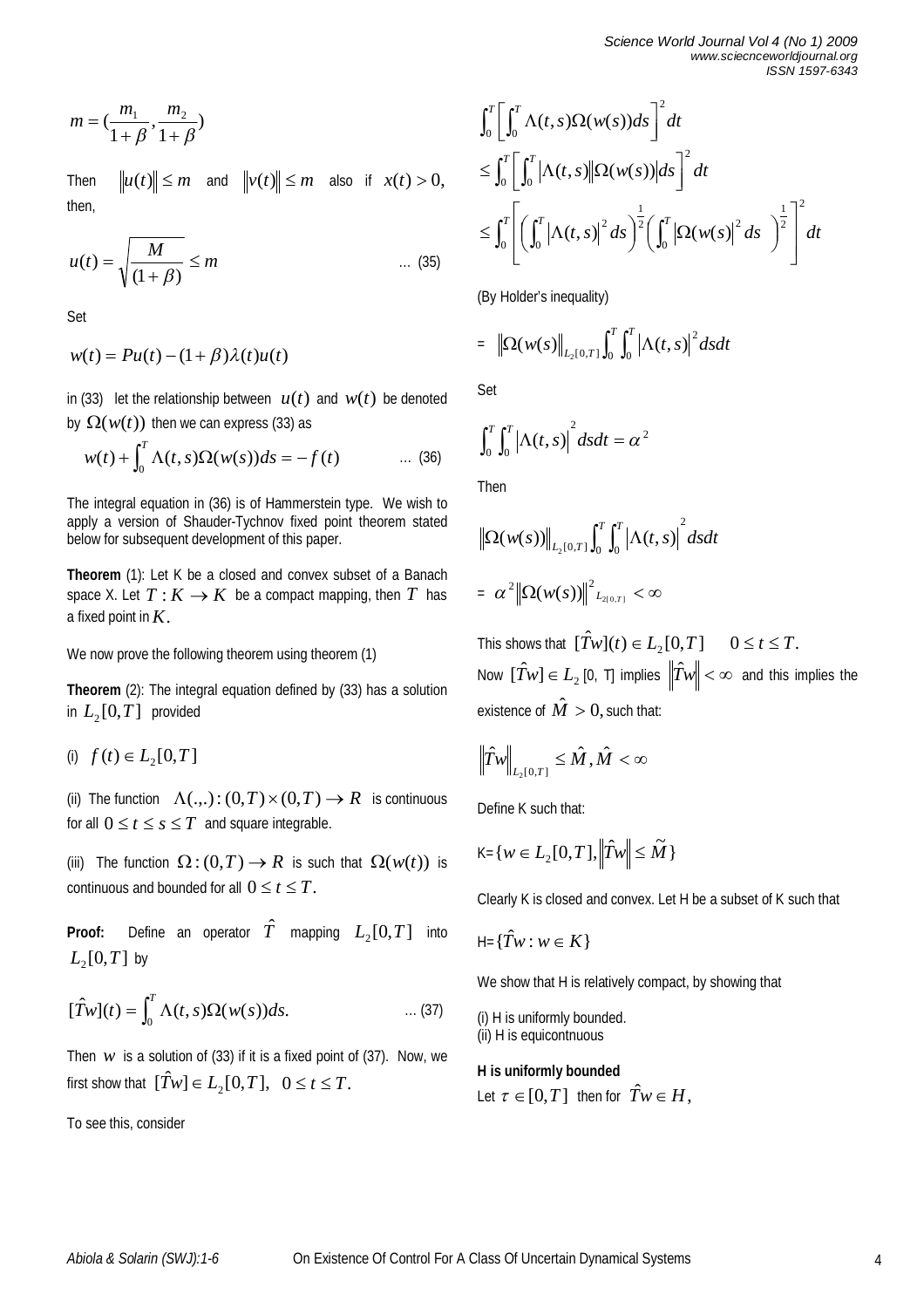*Science World Journal Vol 4 (No 1) 2009 www.sciecnceworldjournal.org ISSN 1597-6343*

$$
\left\|\hat{T}w\right\| = \left(\int_0^T \left(\int_0^T \Lambda(t,s)\Omega(w(s))ds\right)^2\right)^{\frac{1}{2}}dt \leq \sup\left\|\hat{T}w(\tau)\right\| \leq M_{\tau \in [0,T]}
$$

This implies that  $\left\Vert \hat{T}w\right\Vert \leq M$  hence H is uniformly bounded.

# **H is equicontnuous**

Since  $\Lambda$ (...) is continuous on a compact domain [0, T] then it is uniformly continuous. Therefore given  $\tau_1, \tau_2 \in [0, T]$  and  $\varepsilon_1 > 0$ ,  $\exists a \delta > 0$  such that

$$
\left\|\Lambda(\tau_1,s)-\Lambda(\tau_2,s)\right\|\leq \varepsilon_1\quad\text{whenever}\quad \left|\tau_1-\tau_2\right|<\delta\;.
$$

Now for  $\hat{T}w \in H$ 

$$
\begin{aligned} & \left\| (\hat{T}w)(\tau_1) - (\hat{T}w)(\tau_2) \right\| \\ &= \left| \int_0^T (\Lambda(\tau_1, s) - \Lambda(\tau_2, s)) \Omega(w(s)) ds \right| \\ & \le \int_0^T \left| \Lambda(\tau_1, s) - \Lambda(\tau_2, s) \right| \Omega(w(s)) ds \\ & \le \int_0^T \varepsilon_1 \left| \Omega(w(s)) \right| ds \end{aligned}
$$

Whenever  $|\tau_1 - \tau_2| < \delta$ 

Since  $\Omega(w(s))$  is bounded then there exist M<sub>1</sub> >0 such that  $|\Omega(w(s))|$  < M<sub>1</sub> hence

$$
\int_0^T \mathcal{E}_1 |\Omega(w(s))| ds \leq \mathcal{E}_1 M_1 \int_0^T ds = \mathcal{E}_1 M_1 T
$$

Whenever  $|\tau_1 - \tau_2| < \delta$ .

Now since  $\mathcal{E}_1$  is arbitrary, given  $\mathcal{E} > 0$ , choose  $M_1$ <sup>T</sup>  $\mathcal{E}_1 < \frac{\mathcal{E}}{1-\mathcal{E}}$ 

then

$$
\left\|(\hat{T}w)(\tau_1)-(\hat{T}w)(\tau_2)\right\|<\varepsilon
$$

whenever  $|\tau_1 - \tau_2| < \delta$  . This implies that H is uniformly continuous hence equicontnuous. Therefore by Arzela Ascoli theorem, K is relatively compact.

We now check the continuity of  $[\hat{T}w]$ .

$$
\left|\hat{T}w_1 - \hat{T}w_2\right|^2 = \int_0^T \left[\int_0^T \Lambda(t,s)(\Omega(w_1(s) - \Omega(w_2(s))ds)\right]
$$

$$
\leq \int_0^T \left[ \left( \int_0^T \left| \Lambda(t,s) \right|^2 ds \right)^{\frac{1}{2}} \left( \int_0^T \left| \Omega(w_1(s) - \Omega(w_2(s)) \right|^2 \right)^{\frac{1}{2}} ds \right]^2
$$

**Therefore** 

Choose 
$$
\varepsilon > \alpha \|\Omega(w_1(s)) - \Omega(w_2(s))\|
$$
, then  
\n $\|\hat{T}w_1 - \hat{T}w_2\| < \varepsilon$  whenever  $|w_1 - w_2| < \delta$  therefore  $\hat{T}$  is

continuous and so by Shauder's theorem  $\hat{T}$  has a fixed point.

**Remark (1):** The existence of fixed point for integral equation (36) shows that we can construct a solution on iterative basis which will eventually converge to a fixed point of (36) This fixed point need not be unique however if  $\Lambda(t,s)$  in (36) is strictly positive then (36) has a unique solution (Arika, 1976). Equation (36) is necessary for existence of stable control *u*(*t*).

# **Numerical Technique**

In this section we show that there exist computational techniques for computing stable control under uncertainty. We recall the conjugate gradient method of Hestenes & Stiefel (1952), which was initially developed for solution of the abstract algebraic equation of the form:

Min 
$$
F(x) = T_o + \langle a, x \rangle_H + \frac{1}{2} \langle x, Ax \rangle_H
$$
 ... (37)

Where *H* is a Hilbert space and A is a positive definite operator. The technique admits the following simple steps.

Step 1: Guess an initial point  $x_0$  and compute the gradient at  $x_0$ and denote the gradient by  $g_{\,0}\,$  such that:

$$
g_0 = a + Ax / x = x_0
$$

Step 2: Set  $p_0 = -g_0$ 

Step 3: Update the descent sequence as follows:

$$
x_{i+1} = x_i + \alpha_i p_i, i \in [0,1,2, \dots, \dots,]
$$
  
\n
$$
\alpha_i = \frac{< g_i, g_i >}{< p_i, Ap_i >}
$$
  
\n
$$
g_{i+1} = g_i + \alpha_i Ap_i
$$
  
\n
$$
p_{i+1} = -g_{i+1} + \gamma_i p_i
$$